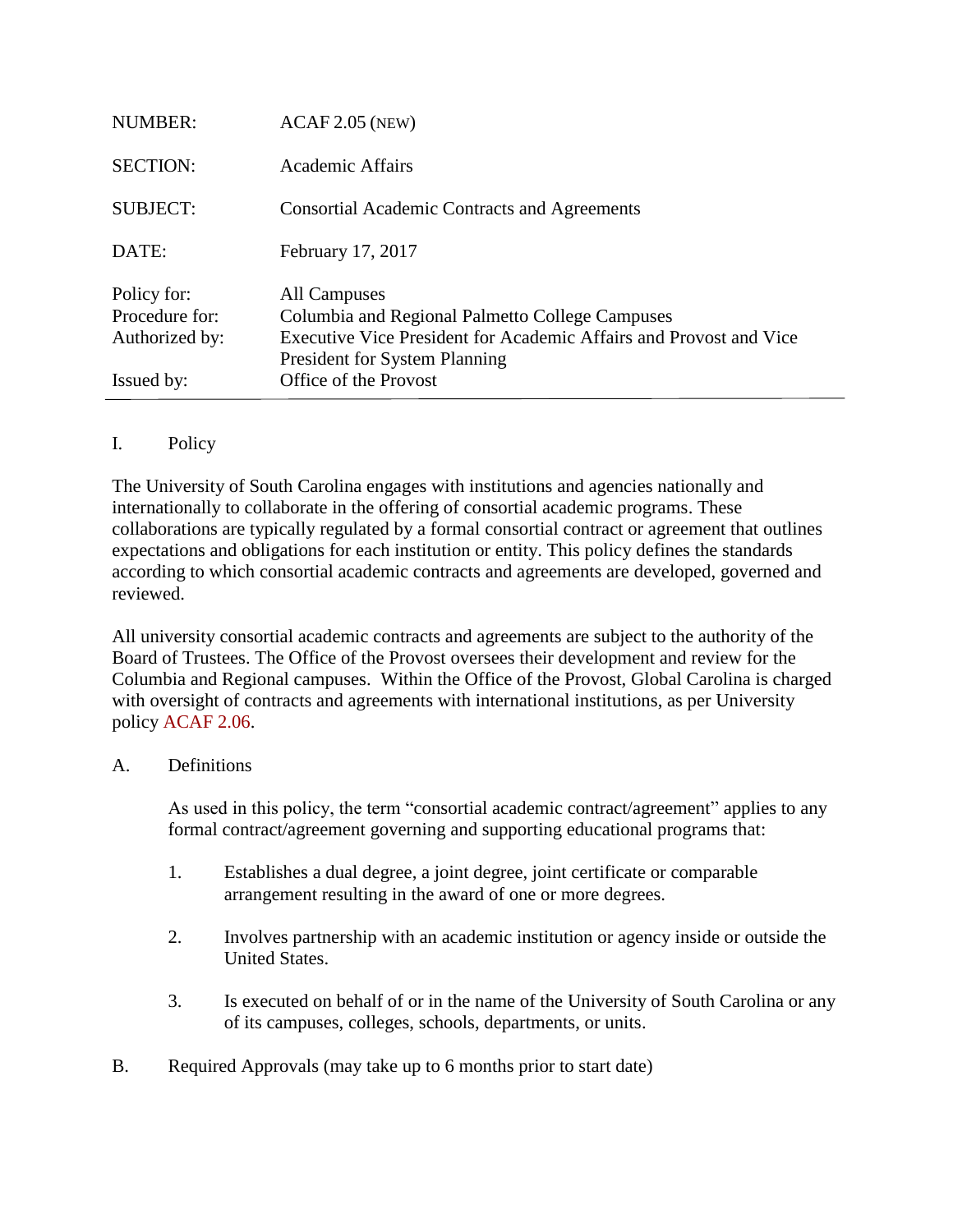- 1. College: All proposed or renewed agreements must be approved by the academic unit head(s), and the college or school dean(s). The Academic Program Liaison (APL) for the college, school, or regional Palmetto College campus will serve as the main information resource on procedures for their respective unit.
- 2. Student Affairs: The enrollment and student financial and support services implications of consortial academic contracts and agreements may require acknowledgement by the following:
	- a. Office of Admissions, if the consortial agreement involves special admissions or enrollment provisions for program participants
	- b. University Registrar, if special coding or tracking of students in the program will be required
	- c. Office of Financial Aid, if the program impacts the awarding of financial aid to student participants
	- d. Associate Vice President for Enrollment Management, if the program impacts the overall enrollment makeup of the undergraduate student body, and/or if the program participants will be receiving scholarship aid
	- e. Senior Associate Vice President for Student Affairs and Academic Support, if program participants will be receiving special tuition rates or program fees, if they will require student support services, such as special accommodations, housing, and advising.
- 3. Provost Office: The Office of the Provost will evaluate all consortial academic agreements and contracts against the purpose of the institution every five years or when subject to renewal. The evaluation will consider the following factors: consistency with university mission, agreement activity, appropriateness of administration, adequacy of risk and safety management, academic soundness, and ongoing viability. In addition, approval may be required by one or more of the following. .
	- a. Vice Provost and Director for Global Carolina must approve international consortial agreements.
	- b. Associate Provost of Academic Programs must approve domestic consortial agreements.
	- c. Vice Provost and Dean of the Graduate School must approve consortial agreements pertaining to graduate degrees.
- 4. University: The University Budget Office advises the Provost regarding fiscal issues tied to consortial academic contracts and agreements. The Office of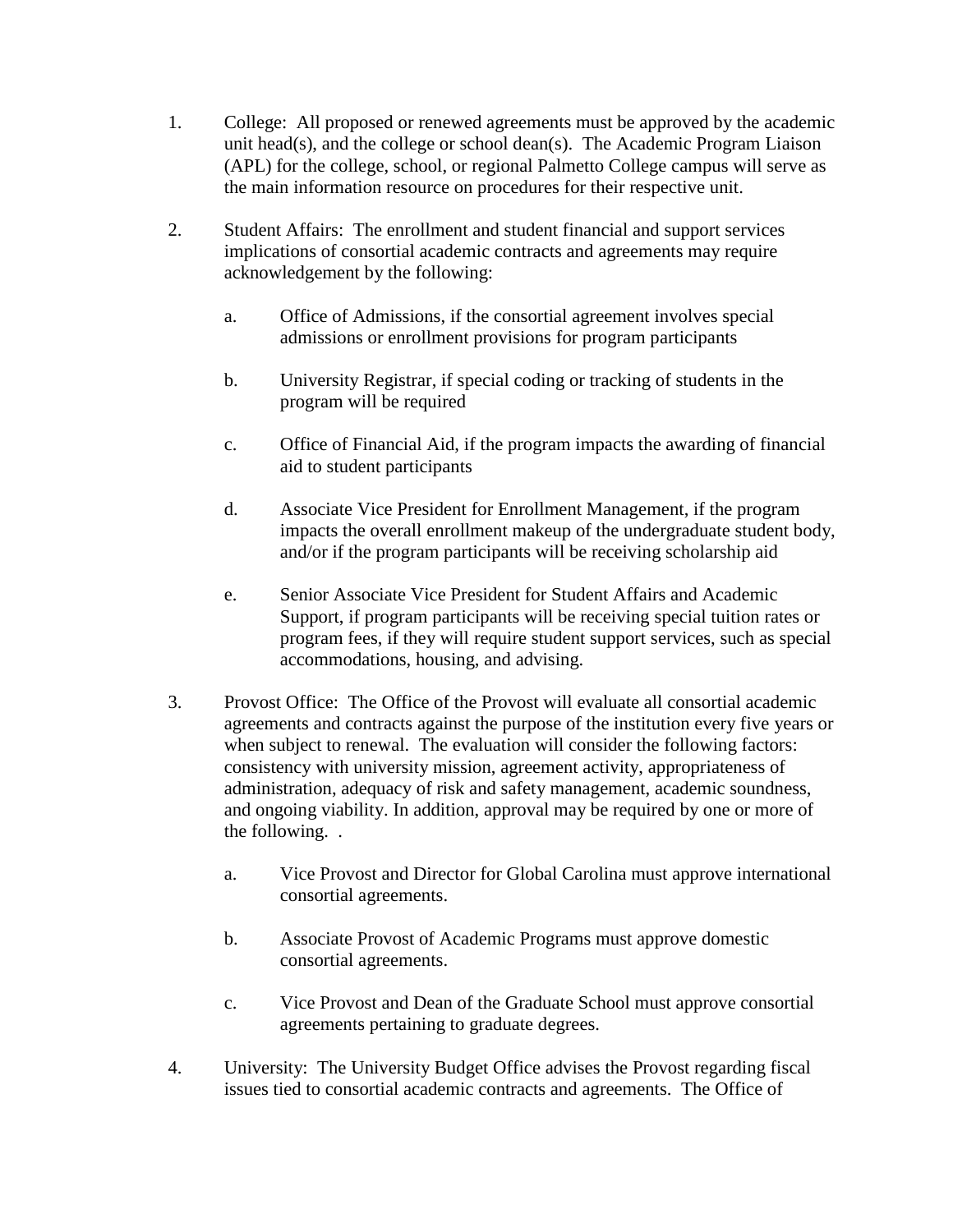General Counsel processes and maintains records of all consortial agreements, each of which must be reviewed and signed by the Office of the Board of Trustees. No other individuals at the university are approved to sign agreements referencing the University of South Carolina. See also University Policy [BTRU](http://www.sc.edu/policies/ppm/btru104.pdf)  [1.04,](http://www.sc.edu/policies/ppm/btru104.pdf) "Authority to Sign Contracts."

- C. Approval Criteria
	- 1. Each consortial academic contract/agreement must provide for the following:
		- a. A clear indication of the responsibilities of all parties to the agreement;
		- b. Provision for ensuring the quality of the programs and courses offered through the agreement;
		- c. Provision for evaluating the agreement in relation to the mission of the University;
		- d. An assessment of the risk and safety management practices.
	- 2. The consortial academic contract/agreement should contain the anticipated beginning date of the agreement, a description of the agreement, and the complete address and location of all parties involved in the agreement.
	- 3. The consortial academic contract/agreement must be approved by all USC authorities before the program commences.
	- 4. If the proposed or renewal agreement is related to a new or existing academic program or degree, the academic unit head(s) must also follow the procedures outlined in University Policy [ACAF 2.00,](http://www.sc.edu/policies/ppm/acaf200.pdf) "Creation and Revision of Academic Programs" to ensure compliance with the Southern Association of Colleges and Schools Commission on Colleges (SACSCOC) and the South Carolina Commission on Higher Education (CHE) regulations.
	- 5. The following disclaimer statement must be used in any materials describing the relationship with a non-SACSCOC-accredited institution, inside or outside the United States. USC is responsible for reviewing, approving, and monitoring the non-SACSCOC partner institutions' statements of relationship to ensure conformity with the disclaimer:

*The University of South Carolina is accredited by the Southern Association of Colleges and Schools Commission on Colleges to award Associate, Baccalaureate, Masters, and Doctoral degrees. [Name of partner institution] is not accredited by SACS Commission on Colleges and the accreditation of University of South Carolina does not extend to or include [name of partner institution] or its students. Further, although University of South Carolina agrees*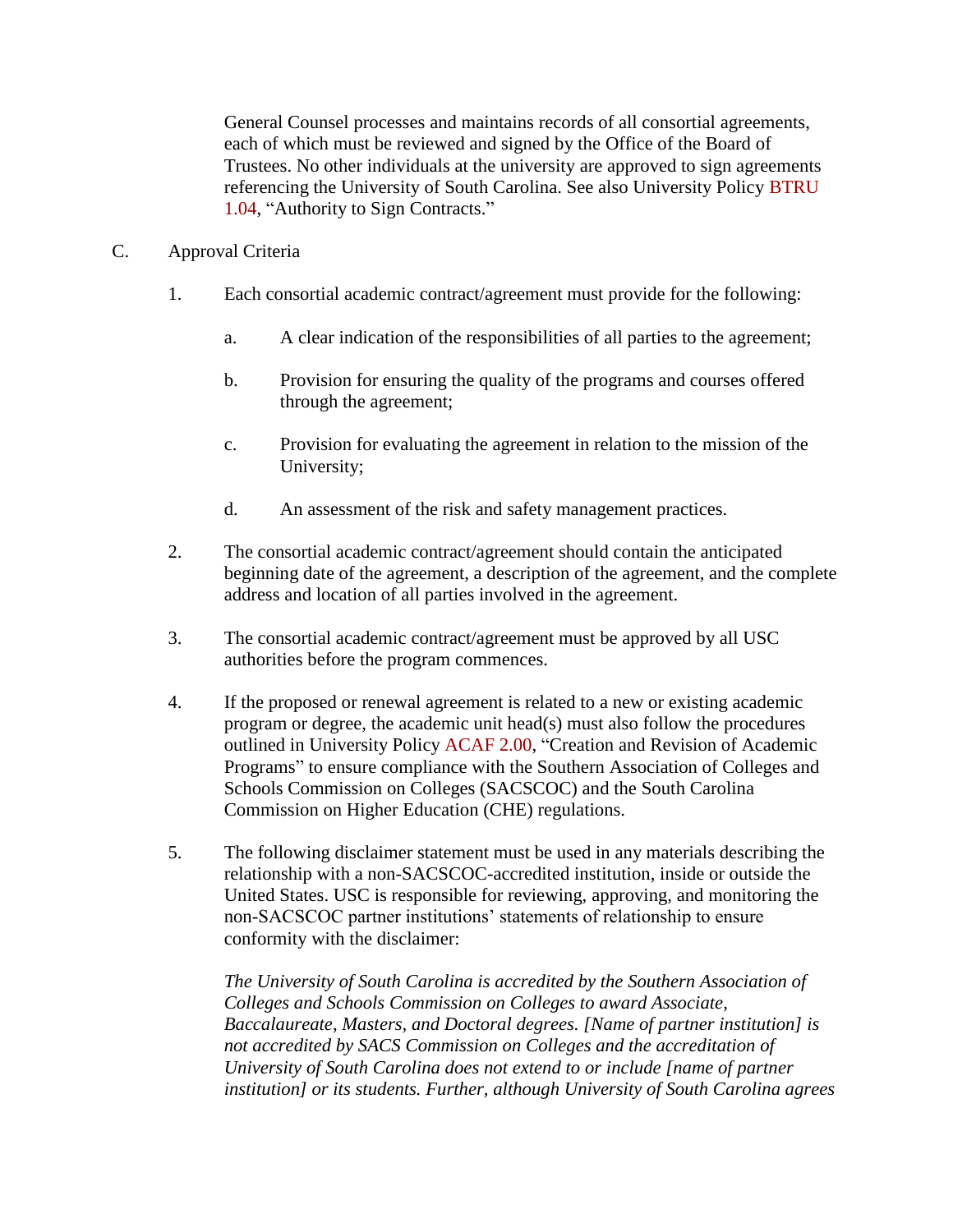*to accept certain course work from [name of partner institution] to be applied toward an award from University of South Carolina, that course work may not be accepted by other colleges or universities in transfer, even if it appears on a transcript from University of South Carolina. The decision to accept course work in transfer from any institution is made by the institution considering the acceptance of credits or course work.*

- 6. Specific criteria used when reviewing proposed and renewal agreements to assess the connection to the university's academic mission, institutional interest, and potential for success include:
	- a. the perceived level of demand for the proposed program or record of demand for an existing program requesting renewal;
	- b. the prospects for substantive collaboration to occur;
	- c. the caliber of the partnering college or outside entity;
	- d. the compatibility of institutional mission; and
	- e. the existence of agreements with other partnering institutions or agencies that may compete with or duplicate proposed agreement
- 7. Additional criteria used to review program agreements may include:
	- a. whether the partnering institution/agency (and the university when appropriate) has relevant coursework that the student can take;
	- b. for international agreements: the quality of the language instruction at the partnering institution;
	- c. the administrative support and facilities available for students at the partnering institution;
	- d. the alignement between the academic calendar of the partnering institution and the University's academic calendar; and
	- e. the ability of students from partnering institutions to meet admissions requirements.
- D. Existing Consortial Program Review and Renewal
	- 1. Consortial academic contracts and agreements will usually have five year terms unless otherwise stated in the agreement. The office responsible for contract or agreement management will be designated in the contract or agreement, and will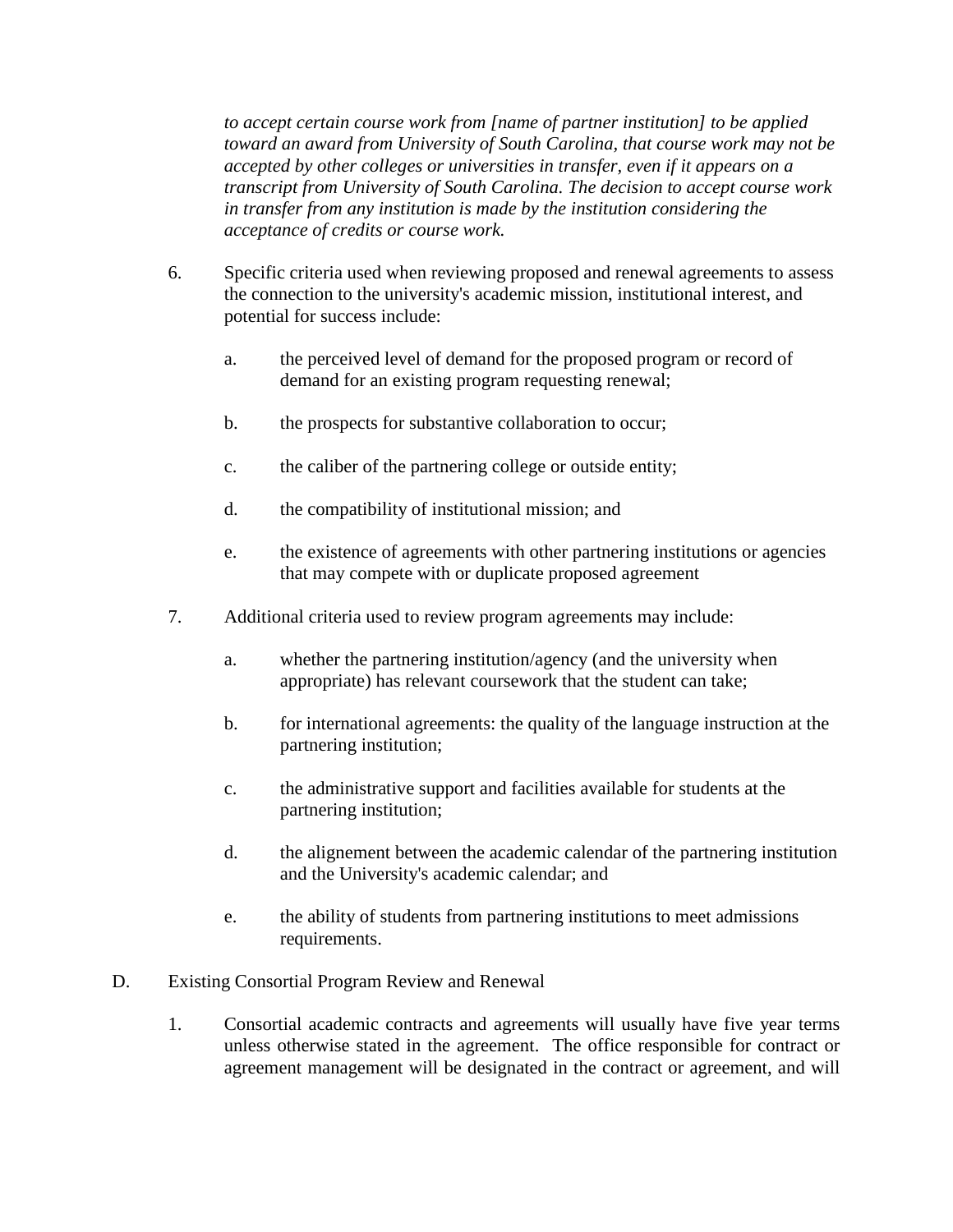work with the Office of Academic Programs for agreements with U.S. institutions or agencies, or under Global Carolina for international agreements.

- 2. Global Carolina will initiate and coordinate regular reviews of international agreements as per ACAF 2.06. The Office of Academic Programs will initiate and coordinate regular reviews of non-international agreements outside of the College of Education.
- 3. Programs established under agreements specifying automatic renewal should be contacted by the responsible office designated according to I.D.1 above to ensure that the programs are reviewed before the automatic renewal occurs.
- 4. The responsible office designated according to I.D.1 above will notify the Office of the Provost in writing regarding the outcome of all agreement or program reviews. Additionally, copies of all agreement or program renewals should be forwarded to the Office of the Provost.
- 5. The responsible office designated according to I.D.1 above is responsible for maintaining the official list of their respective agreements and programs on the Columbia and Regional campuses.
- II. Related Policies

University Policy ACAF 2.00 Creation and Revision of Academic Programs University Policy ACAF 2.06 International Academic Agreements University Policy BTRU 1.04 Authority to Sign Contracts

III. Reason for Policy

To provide policy and procedural criteria for the establishment and renewal of consortial academic contracts and agreements, whether national or international.

Appendix:

Domestic Consortial Agreement Review/Renewal Form